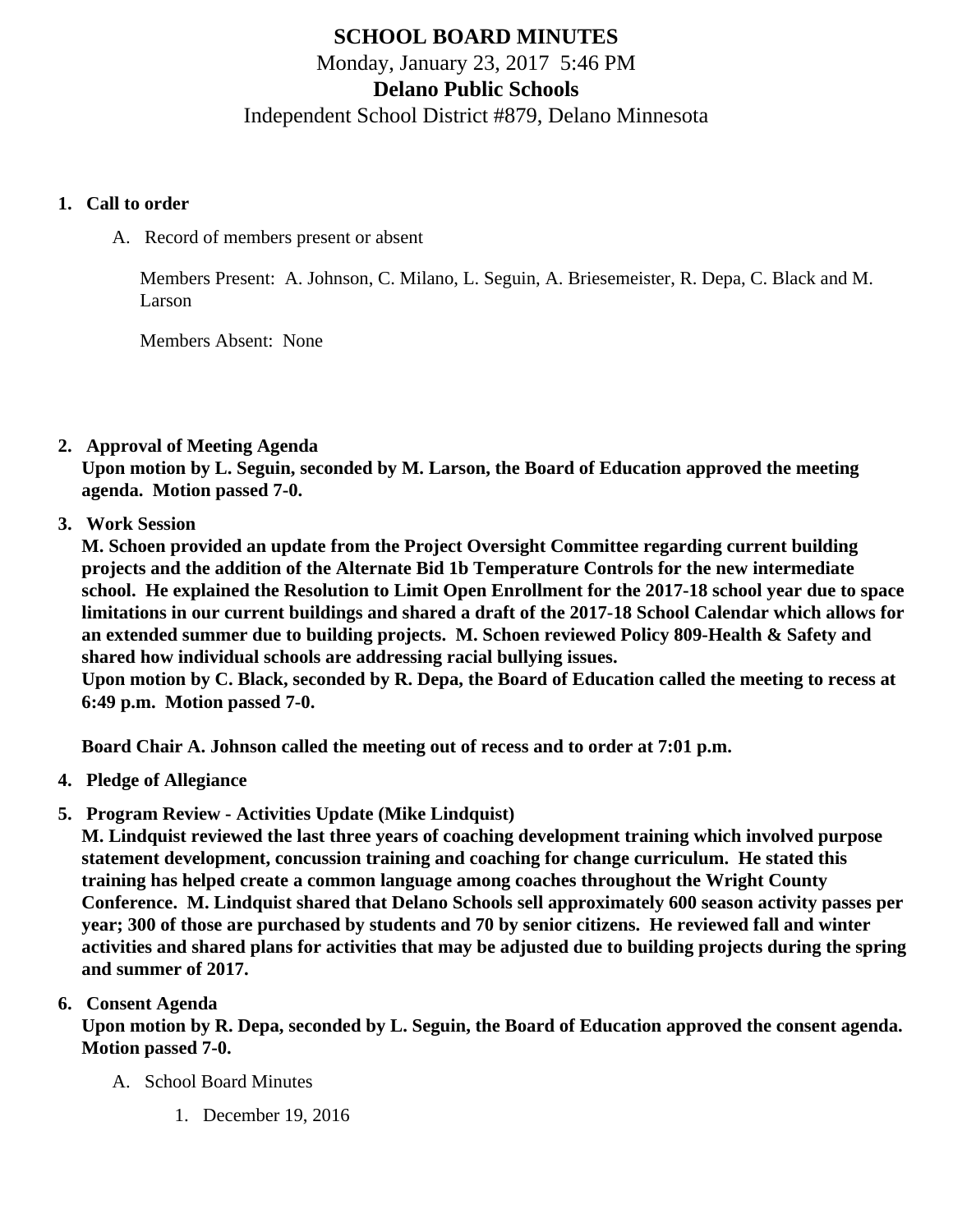- 2. [January 9, 201](/docs/district/District_Forms/School_Board_Minutes_1.9.17.pdf)7
- B. Financial Affairs
	- 1. [Current Budget Status with Year-to-Date Adjustm](/docs/district/Business_Office/Budget_Report_Jan_2017.pdf)ents
	- 2. [Investment Transactio](/docs/district/Business_Office/December_2016_Investment_Schedule.pdf)ns
	- 3. [Construction Bond Investment Transacti](/docs/district/Business_Office/Bond_Investment_schedule_Dec_16.pdf)ons
	- 4. [Wire Transfer](/docs/district/Business_Office/December_2016_Wire_Transfer.pdf)s
	- 5. [Minnesota Liquid Asset Fun](/docs/district/Business_Office/December_2016_LAF.pdf)d
	- 6. [Cash Repo](/docs/district/Business_Office/December_2016_Cash_Report.pdf)rt
	- 7. [Revenue Report by Fu](/docs/district/Business_Office/SCHOOL_BOARD_REPORTS_-_REVENUE_BY_FUND_TOTAL__(Date__6_2017).pdf)nd
	- 8. [Expense Report by Fu](/docs/district/Business_Office/SCHOOL_BOARD_REPORTS_-_EXP_BY_FUND_TOTAL__(Date__6_2017).pdf)nd
	- 9. [Expense Report by Progra](/docs/district/Business_Office/SCHOOL_BOARD_REPORTS_-_EXPENDITURES_BY_PROGRAM__(Date__6_2017).pdf)m
	- 10. [Expense Report by Obje](/docs/district/Business_Office/SCHOOL_BOARD_REPORTS_-_EXPENDITURES_BY_OBJECT__(Date__6_2017).pdf)ct
	- 11. [List of Bills Presented for Payme](/docs/district/Business_Office/DETAIL_OF_MONTHLY_BILLS_PRESENTED_FOR_PAYMENT_(Dates__12_01_16_-_01_31_17).pdf)nt
- 7. [Resolution for Acceptance of Gifts](/docs/district/Business_Office/Resolution_for_Acceptance_of_Gifts_1.23.17.pdf)

Upon motion by C. Milano, seconded by A. Briesemeister, the Board of Education approved the Resolution for Acceptance of Gifts. Motion passed 7-0.

#### 8. [Personnel Matters:](/docs/district/Business_Office/01.23.17.pdf)

Upon motion by M. Larson, seconded by L. Seguin, the Board of Education approved the personnel matters. Motion passed 7-0.

- 9. Public Comment: School patrons are given the opportunity to address the school board regarding items that are not on the agenda. All patrons will be asked to state their name and address for the record.
- 10. Administrative Reports
	- A. Superintendent

M. Schoen reported on building projects. He stated that athletic fields are on hold until spring; the high school front entrance is closed with staging area set up for construction, preparing foundation for performing arts center and entrance is transforming to prepare for front offices. M. Schoen add that the secondary building will be remodeled in phases with a completion date scheduled for Augu 2018; the intermediate building continues to progress and foundation work is underway. Most of the work at the elementary school is complete with some finishing work to be completed by summer 2017. M. Schoen shared preparation process for updating and planning next five years of district strategic plan. He added that district will review mission and the four aims of the plan, and make updates as needed. M. Schoen will make recommendations for aims which will include technology infrastructure, robust wireless network, and digital learning advancements; provide teachers with tools needed for best teaching practices through professional development; curriculum development and facilities management once projects are completed which includes the best use of facilities to create opportunities for staff, students and community members.

- B. Principals:
	- 1. Mr. Voight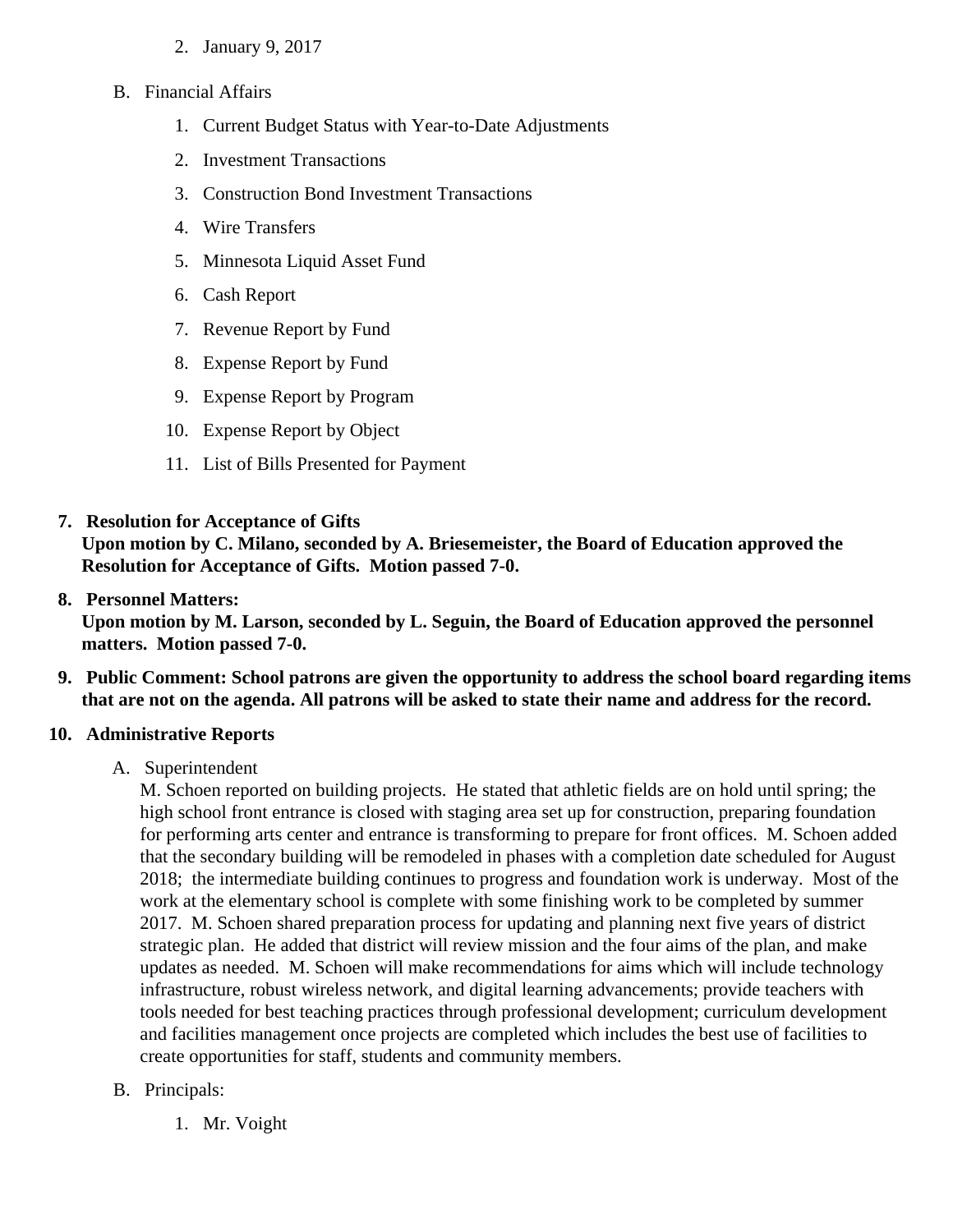B. Voight shared that Tiger Pride assemblies have been instituted in the middle school to recognize good deeds done by students. He added that Winter Activity Day is Thursday, February 3. B. Voight reported scheduling is underway for the 2017-2018 school year and intervention classes have been adjusted to better align with schedules. He added that the intermediate school master schedule is 95% complete, task forces for grading policies are in place, and on March 7 the community is invited to a public sharing session for the intermediate school to gather stakeholder feedback.

2. Dr. Heil

S. Heil shared that Shane Hegarty, Delano's new school resource officer replaced Krystal Beauchane. He added that students interested in the armed services took the ASVAB test on Wednesday, January 25, and all juniors will be given the opportunity to take the ACT test free of charge on February 28. S. Heil shared that the Red Cross Blood Drive for students and staff will be held on Wednesday, March 1 and Winterfest Week is February 13- 18, concluding with a dance on Saturday night. He reported that new parking accommodations have been planned in the bus pick-up/delivery area behind the middle/high school. S. Heil shared that Delano was recognized as a 7th Annual AP District Honor Roll recipient.

3. Mr. Schuler

D. Schuler reported that professional development training focused on PRESS training which includes progress monitoring, data analysis and RTI interventions. He added that conferences concluded and attendance was good. D. Schuler shared that FAST testing, which identifies students who would benefit from interventions to enhance learning, were completed and 50 students in 4th grade have been selected to participate in NAEP testing on March 2. He added that students are tested by NAEP staff in either reading or math and testing is done on chromebooks. D. Schuler expressed that Inclusion Week was successful and many great stories about embracing inclusion were shared by staff and parents. He added that a survey was conducted to gather feedback on Inclusion Week. D. Schuler shared that paraprofessionals were celebrated during the week of January 16, Dr. Mary Sheedy Kurcinka spoke about children and sleep on January 31, and the Tiger Fun Fair will be held on Saturday, February 25.

C. Business Manager

M. Reeder reported specifications will be available in late February for 2017 and 2018 lawn mowing bids and bid will be accepted at March school board meeting. She added that 2017 and 2018 might be divided due to building projects.

D. Community Education Director

D. Johnson reported that the elevator arrived today and project should be completed by end of February. She shared that registration for winter/spring programs is going well, Tom Friedman book study is looking for additional members, ECFE winter classes are beginning with spring classes to follow. D. Johnson shared that Pathways II grant has been applied for and if received will bring \$22,500 for each of the next two years. She added that MN Reading Corps grant application for next year has been submitted and Early Childhood Health and Development Screening is available through community education over the next two months. D. Johnson reported that gymnastics classes have 73 students this session and are limited due to high school team season, snow boarding club has 51 members, Special Olympics swimming and basketball is underway, 15 lifeguards attended lifeguard in-service training and Opening Doors and RISE program for adults with disabilities will provide water aerobics and open swimming on Sunday, January 29.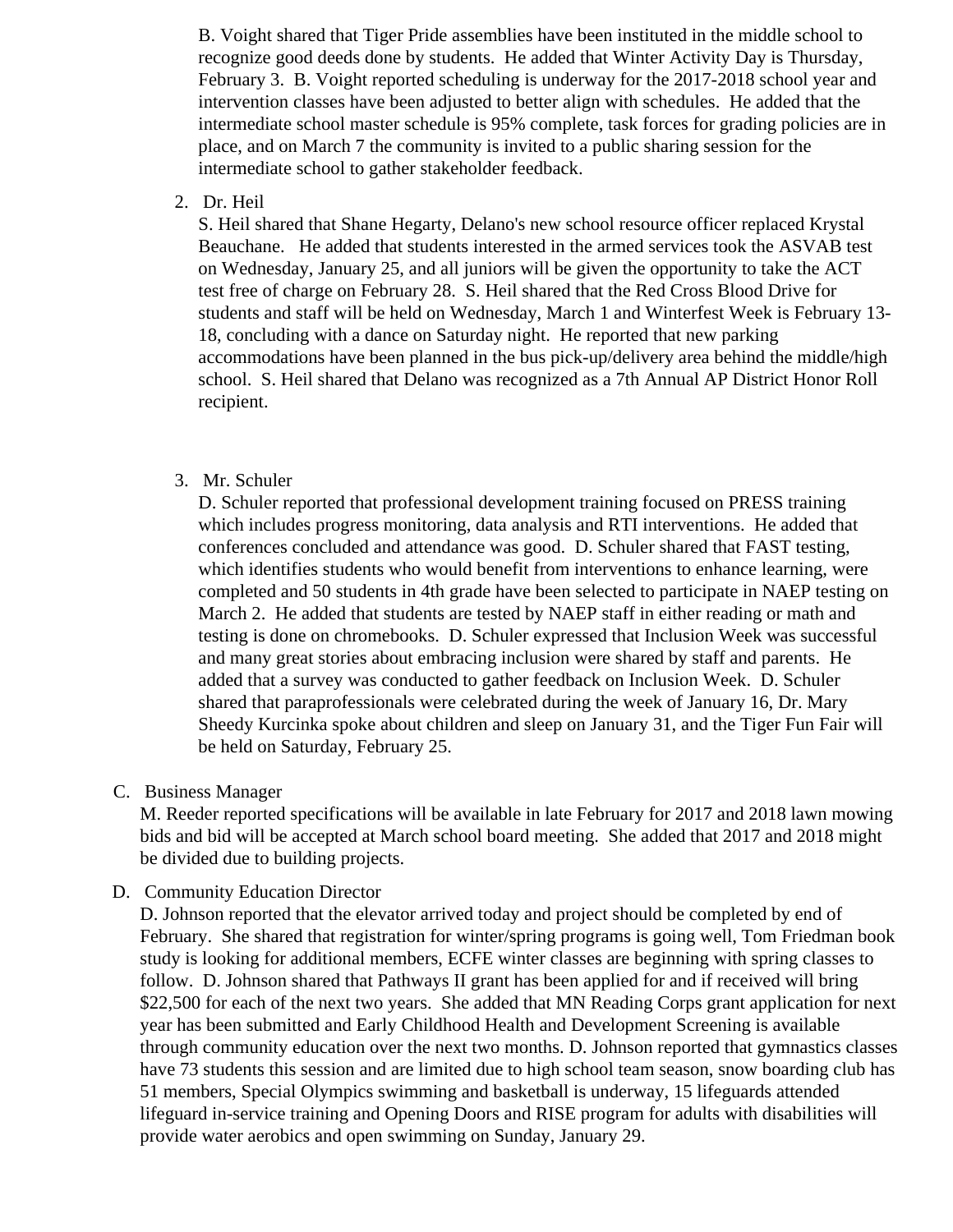#### 11. Student Board Representatives Report

A. Dani Stevens and Alex Moe reported

D. Stevens reported elementary school is beginning Jump Rope for Heart Program and teachers w have a lip sync battle at conclusion of program. She added that I Love to Read Month begins February 1, students are divided into two teams that will attempt to read 200,000 minutes each, an author Carrie Hartman will visit classrooms. D. Stevens stated that students were excited about th new, larger cafeteria. She added that the question of the month was, "What clubs/activities are you involved in and what additional ones would you like to see added?" Elementary students listed ma of the offered activities and would like figure skating, horse riding, math team, bottle flipping and handball added. D. Stevens reported that eight honor choir members and six honor band member were chosen and performed, Winterfest Week is February 13-18, 2017-18 high school registration on February 6, and the answers to the monthly question included many of the offered activities and students would like to see chess club, debate club and build your own technology clubs added. A. Moe reported the middle school is sponsoring the Pennies for Patients fundraiser and setting fundraising goals in individual classrooms, students are registering for Winter Activity Day and Honor Band and Choir members chosen. A. Moe shared the answers to the monthly question for middle schoolers were many offered activities and students would like to see club sports/activities added such as math, science, younger robotics, art classes and debate, along with recreational activities.

## 12. Board Reports

- A. MAWSECO Board minutes 12.20.16
- B. Wright Technical Center Board minutes 12.6.16
- C. Schools for Equity in Education (SEE)

C. Milano reported 2017 SEE mission is property tax equalization and adequate statewide funding. She stated that education funding has not kept pace with inflation and has been flat over the past t years. C. Milano added that many special education mandates are unfunded, so additional funding for special education is needed. She shared that SEE Day at the Capitol is Wednesday, March 15 for more information contact Traci Lawman in the district office. C. Milano reported that Bob Wettle spoke about the technology and programming needs for students today, the changing face education, closing the education gap and business demands for students and need for critical thinking. She added that members of the state education committee spoke about possible 2017 education legislation, which included an increase in the educational formula which will help all schools and equalization.

D. Professional Development

C. Milano reported committee met on January 17 and discussed educational support staff awards, curriculum mapping and needs.

- 13. Old Business
- 14. New Business
	- A. First read of policy due to substantive and/or legal reference change. Policy 809-Health & Safety.

Upon motion by L. Seguin, seconded by C. Milano, the Board of Education approved the first read of Policy 809-Health & Safety. Motion passed 7-0.

B. Award temperature controls bid for Intermediate Building